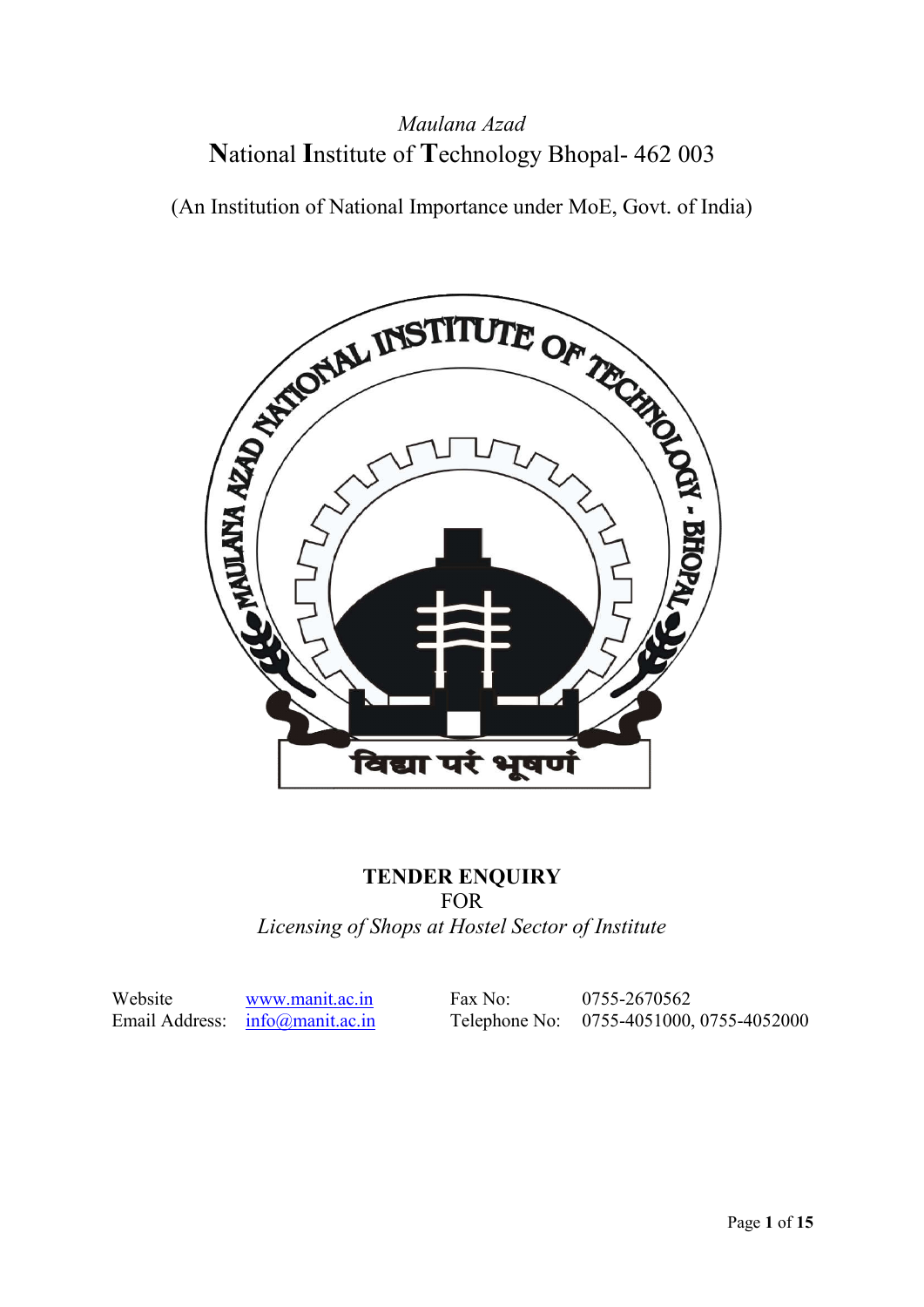## **INDEX**

| <b>SN</b>      | <b>Description</b>                                     | Page No |
|----------------|--------------------------------------------------------|---------|
|                | Notice Inviting Tenders                                |         |
| $\mathcal{D}$  | Important Information at a Glance                      | 4       |
| $\mathbf{3}$   | <b>Instructions to Bidders</b>                         | $5-9$   |
| $\overline{4}$ | <b>ANNEXURE-I-- Bidders Information Form</b>           | 10      |
| 5              | <b>ANNEXURE-II-- Details of Shops and its Activity</b> | 11-13   |
| 6              | <b>ANNEXURE-III-- Price Bid Form</b>                   | 14      |
|                | <b>ANNEXURE-IV-- Undertaking</b>                       | 15      |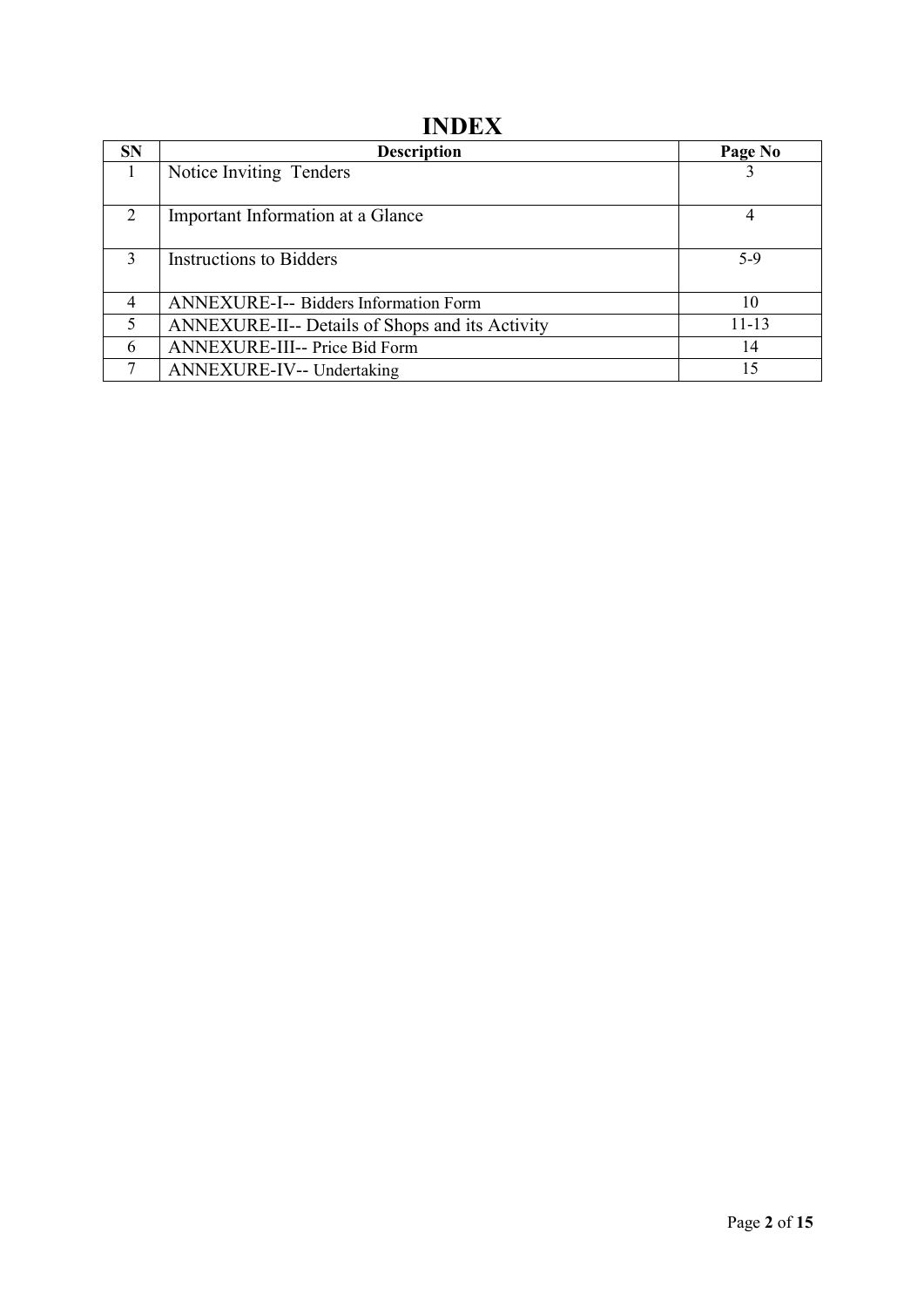## *Maulana Azad* **N**ational **I**nstitute of **T**echnology Bhopal- 462 003

(An Institution of National Importance under MoE, Govt. of India)

No. MANIT/S&P/2022:349 Date:15/06/2022

#### **NOTICE INVITING TENDERS**

#### Sub: *Licensing of Shops at Hostel Sector of Institute.*

Maulana Azad National Institute of Technology (MANIT) is one of the leading institutions under the control of Ministry of Education Government of India. In the verdant 650 acres campus, there are 10 (Ten) Boys Hostels and 02 (Two) Girls Hostel which provide full residential accommodation to around 4500 students. Recently, Institute has constructed two shopping blocks of 05 Shops each at the Hostel Sector Area to provide one-stop solution for their basic needs.

Offers are invited to select a **LICENSEE** for grant licensing USAGE rights of these shops. Interested Person/Vendor may log on Institute website www.manit.ac.in for further details. Tender Document can be downloaded and the duly completed be submitted to the Assistant Registrar, Stores & Purchase, Maulana Azad National Institute of Technology- Bhopal- 462 003.

Last date of receipt of complete tender document is 30/06/2022 up to 12.00 hours. The Director of the Institute reserves the right to accept or reject any or the entire tender in full or in part without assigning any reason whatsoever.

#### **Registrar**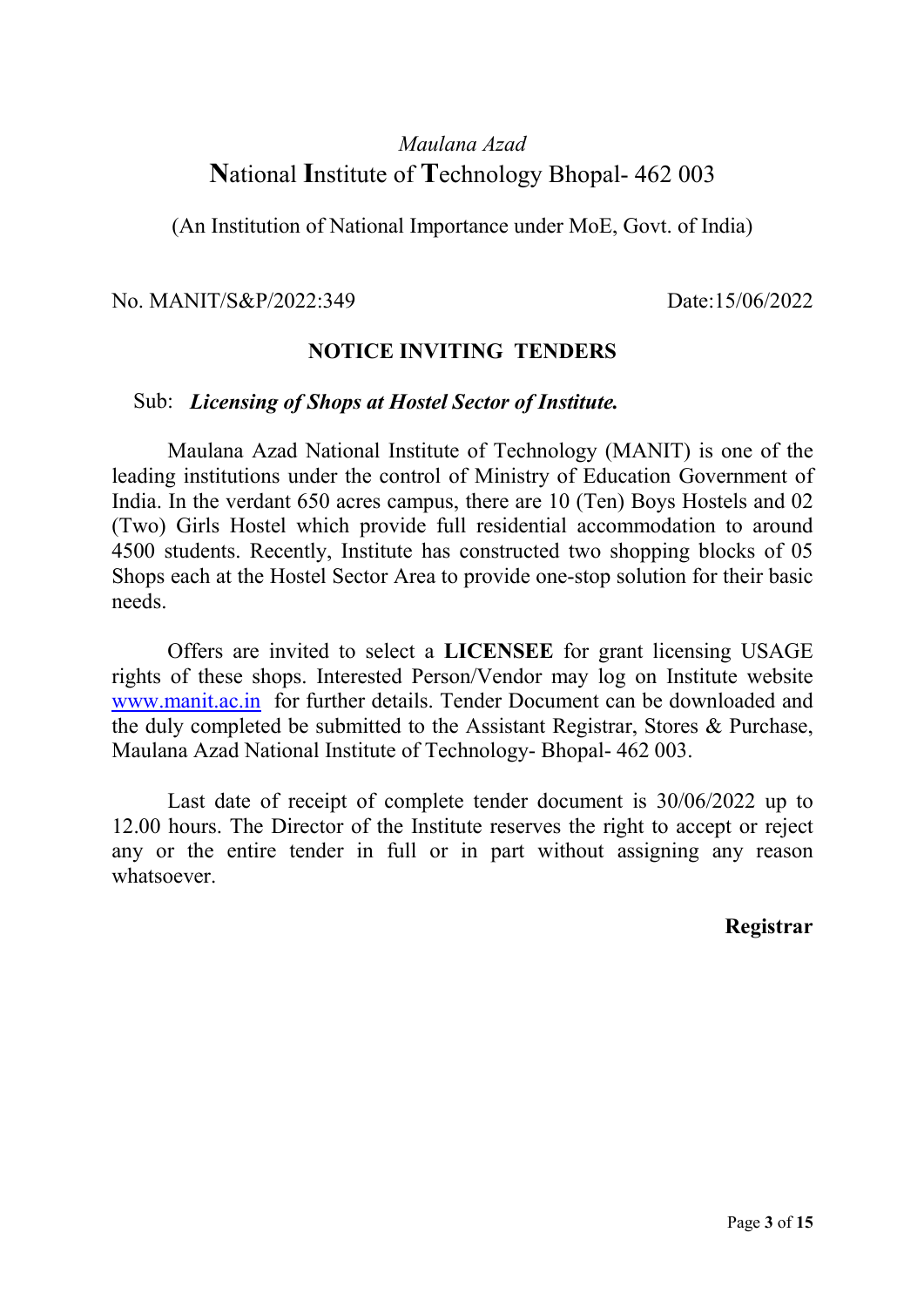# *Maulana Azad* **N**ational **I**nstitute of **T**echnology Bhopal- 462 003

|                                                        | <b>IMPORTANT INFORMATION AT A GLANCE</b>          |                                         |                                                |  |  |  |
|--------------------------------------------------------|---------------------------------------------------|-----------------------------------------|------------------------------------------------|--|--|--|
| Tender No & Date                                       |                                                   | No. MANIT/ S&P/2022:349                 |                                                |  |  |  |
|                                                        |                                                   | Date: 15/06/2022                        |                                                |  |  |  |
| <b>SCOPE OF TENDER</b>                                 |                                                   |                                         |                                                |  |  |  |
| <b>Brief Description of Goods/Services</b>             |                                                   | Quantity                                | Remarks                                        |  |  |  |
| <b>Licensing of Shops at Hostel Sector</b>             |                                                   | 10 Shops                                | Detailed Specification<br>at Annexure-I        |  |  |  |
| Estimated cost of Tender                               |                                                   | <b>NIL</b>                              |                                                |  |  |  |
| Location of Shops for services                         |                                                   | <b>Hostel Sector at Institute</b>       |                                                |  |  |  |
| <b>TENDER DOCUMENT</b>                                 |                                                   |                                         |                                                |  |  |  |
| Tender Document can be downloaded free of cost from    |                                                   |                                         |                                                |  |  |  |
| Institute website www.manit.ac.in                      |                                                   |                                         |                                                |  |  |  |
| <b>Last Date &amp; Time</b><br>of Submission of Tender | 30/06/2022 up to 12:00 hours                      |                                         |                                                |  |  |  |
| Date & Time<br>of Opening of Bids                      |                                                   | 30/06/2022 at 15:00 hours               |                                                |  |  |  |
| Tender Validity period                                 |                                                   | <b>Technical Bid</b>                    | <b>90 days</b> from the date of opening of the |  |  |  |
| Commencement of work                                   | 02 to 03 weeks from the date of issue of<br>Order |                                         |                                                |  |  |  |
| <b>Warranty Period</b>                                 | <b>NIL</b>                                        |                                         |                                                |  |  |  |
| Bid Security/ EMD                                      | Rs. 2000.00                                       |                                         |                                                |  |  |  |
| <b>Performance Security</b>                            | Rs. 10000.00 for a shop                           |                                         |                                                |  |  |  |
| Details of Contact Persons for Query if any            |                                                   |                                         |                                                |  |  |  |
| Name: Mr. Vijay Raizada                                |                                                   | Name: Mr. Manav Kr. Singh               |                                                |  |  |  |
| <b>Designation:</b> Superintendent                     |                                                   | <b>Designation:</b> Assistant Registrar |                                                |  |  |  |
| Tel No: 9826339385                                     |                                                   | Tel No: 0755 4051047                    |                                                |  |  |  |
| Email: vijayraizada1965@gmail.com                      |                                                   | Email: manavkumar@manit.ac.in           |                                                |  |  |  |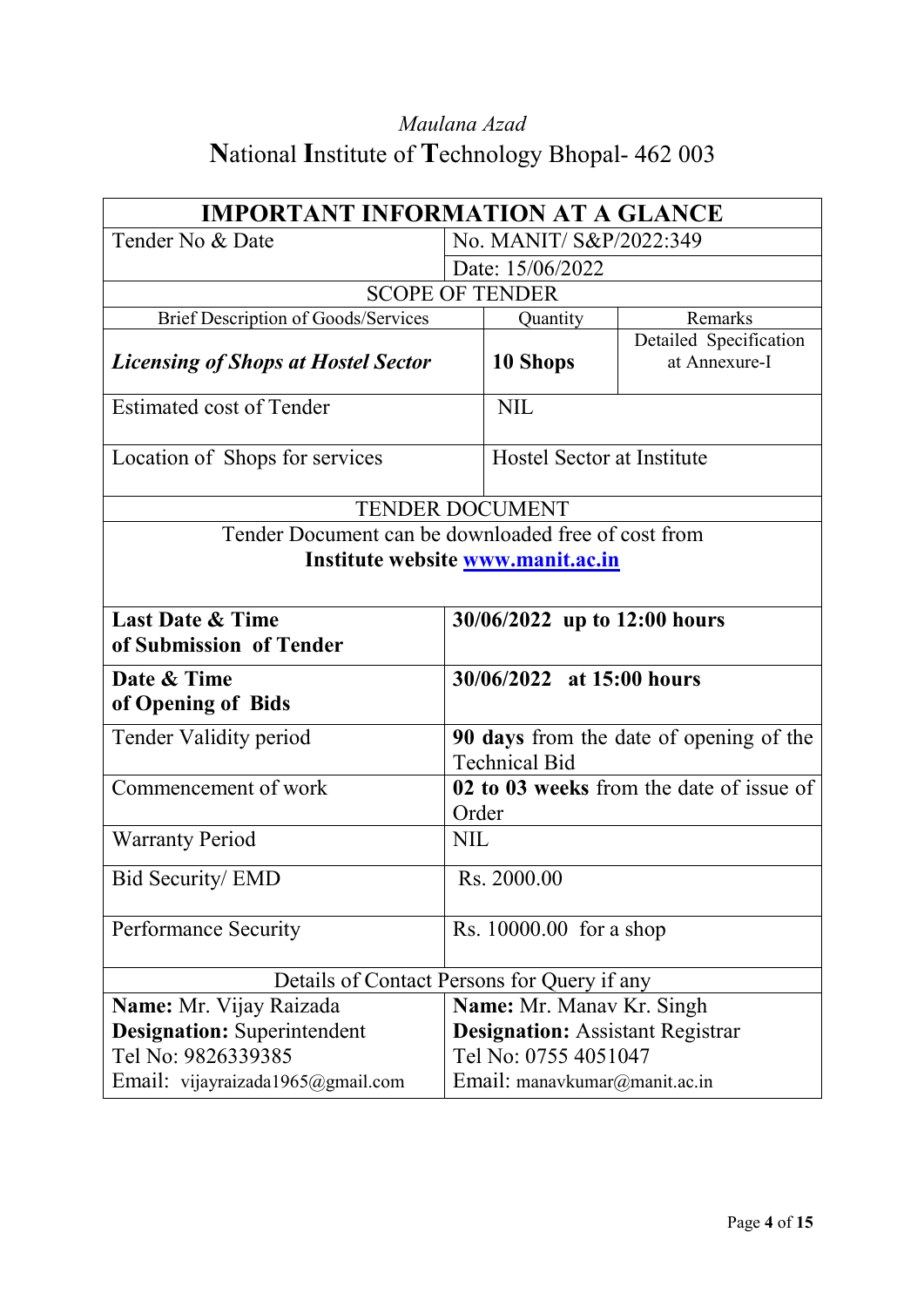|                | <b>INSTRUCTIONS TO BIDDERS</b> |                                                                                                                                                                                                                                                                                                                                                                                                                                                                                                                                                                                                                                                                                                |  |  |  |  |  |  |
|----------------|--------------------------------|------------------------------------------------------------------------------------------------------------------------------------------------------------------------------------------------------------------------------------------------------------------------------------------------------------------------------------------------------------------------------------------------------------------------------------------------------------------------------------------------------------------------------------------------------------------------------------------------------------------------------------------------------------------------------------------------|--|--|--|--|--|--|
|                |                                |                                                                                                                                                                                                                                                                                                                                                                                                                                                                                                                                                                                                                                                                                                |  |  |  |  |  |  |
| $\mathbf{1}$   |                                | <b>Scope of Work:</b>                                                                                                                                                                                                                                                                                                                                                                                                                                                                                                                                                                                                                                                                          |  |  |  |  |  |  |
|                | a                              | Bidders are advised to inspect and examine the site and its surroundings and<br>satisfy themselves before submitting their tenders as to the nature of the ground<br>and sub-soil (so far as is practicable), the form and nature of the site, the means<br>of access to the site, the accommodation they may require and in general shall<br>themselves obtain all necessary information as to risks, contingencies and other<br>circumstances which may influence or affect their tender. A bidder shall be<br>deemed to have full knowledge of the site whether he inspects it or not and no<br>extra facility/charges consequent on any misunderstanding or otherwise shall<br>be allowed. |  |  |  |  |  |  |
|                | $\mathbf b$                    | The services/ activities shall be provided/ performed as per as per the complete<br>details of shop mentioned in ANNEXURE-I.                                                                                                                                                                                                                                                                                                                                                                                                                                                                                                                                                                   |  |  |  |  |  |  |
|                | $\mathbf c$                    | The bidder can apply only for one (01 No) shop.                                                                                                                                                                                                                                                                                                                                                                                                                                                                                                                                                                                                                                                |  |  |  |  |  |  |
|                | $\mathbf{d}$                   | The Institute shall provide electricity connection for each shop on chargeable<br>basis. Electricity rate shall be at par with MPMKVVCL rate.                                                                                                                                                                                                                                                                                                                                                                                                                                                                                                                                                  |  |  |  |  |  |  |
|                | ${\bf e}$                      | The Institute will also provide water connection for drinking and cooking<br>purposes at par with BMC rate.                                                                                                                                                                                                                                                                                                                                                                                                                                                                                                                                                                                    |  |  |  |  |  |  |
|                | $\overline{f}$                 | Bidder shall maintain hygiene $&$ cleanliness in the shop and its surroundings at<br>all times. Proper segregated wet $\&$ dry garbage shall either be handed over to<br>sanitation team or disposed-off in eco-friendly manner. The bidder is bound for<br>strict compliance of waste management rules of Municipal Corporation and in<br>case of non-compliance bidder shall solely be responsible for the said violation.                                                                                                                                                                                                                                                                   |  |  |  |  |  |  |
|                | g                              | The assets and articles provided by the Institute shall be property of the<br>Institute and the licensee shall be merely the custodian of such assets and<br>articles till continuation of the license period only and not thereafter. On<br>expiry/termination of the agreement, all such property shall properly be handed<br>over to the Institute in good $\&$ working condition. List of assets $\&$ items shall<br>be handed over to Licensee at the time of handing over the keys of shops.                                                                                                                                                                                             |  |  |  |  |  |  |
|                | $\boldsymbol{\mathrm{h}}$      | All safety measures must be taken care of, in order to avoid any theft/accident,<br>fire and other safety hazards. Any type of loss/damage of assets due to any<br>such incident is the sole responsibility of the Licensee. The Institute shall not<br>be liable for any such incident occurring during or in connection with the<br>services. The licensee may insure all items/electronic goods etc. by fire and<br>goods packed policy from any insurance company.                                                                                                                                                                                                                         |  |  |  |  |  |  |
|                | $\overline{i}$                 | The Licensee shall not appoint sub-contractor or sublet the work to carry-out<br>any obligation under this contract.                                                                                                                                                                                                                                                                                                                                                                                                                                                                                                                                                                           |  |  |  |  |  |  |
|                | $\mathbf{j}$                   | The Licensee shall not employ any minor for the above contract work as                                                                                                                                                                                                                                                                                                                                                                                                                                                                                                                                                                                                                         |  |  |  |  |  |  |
|                |                                | prohibited under Labour Act and shall comply with the clauses of the Act.                                                                                                                                                                                                                                                                                                                                                                                                                                                                                                                                                                                                                      |  |  |  |  |  |  |
|                | $\mathbf k$                    | The Licensee shall directly/indirectly be responsible for collection of different<br>applicable Taxes and its remittance to respectively authorities in time.                                                                                                                                                                                                                                                                                                                                                                                                                                                                                                                                  |  |  |  |  |  |  |
| $\overline{2}$ |                                | <b>Commencement of Work:</b>                                                                                                                                                                                                                                                                                                                                                                                                                                                                                                                                                                                                                                                                   |  |  |  |  |  |  |
|                | a                              | The Institute interested to commence the work within the period as mentioned<br>at IMPORTANT INFORMATION AT GLANCE sheet. However, the bidder<br>has an option to submit the best commencement time.                                                                                                                                                                                                                                                                                                                                                                                                                                                                                           |  |  |  |  |  |  |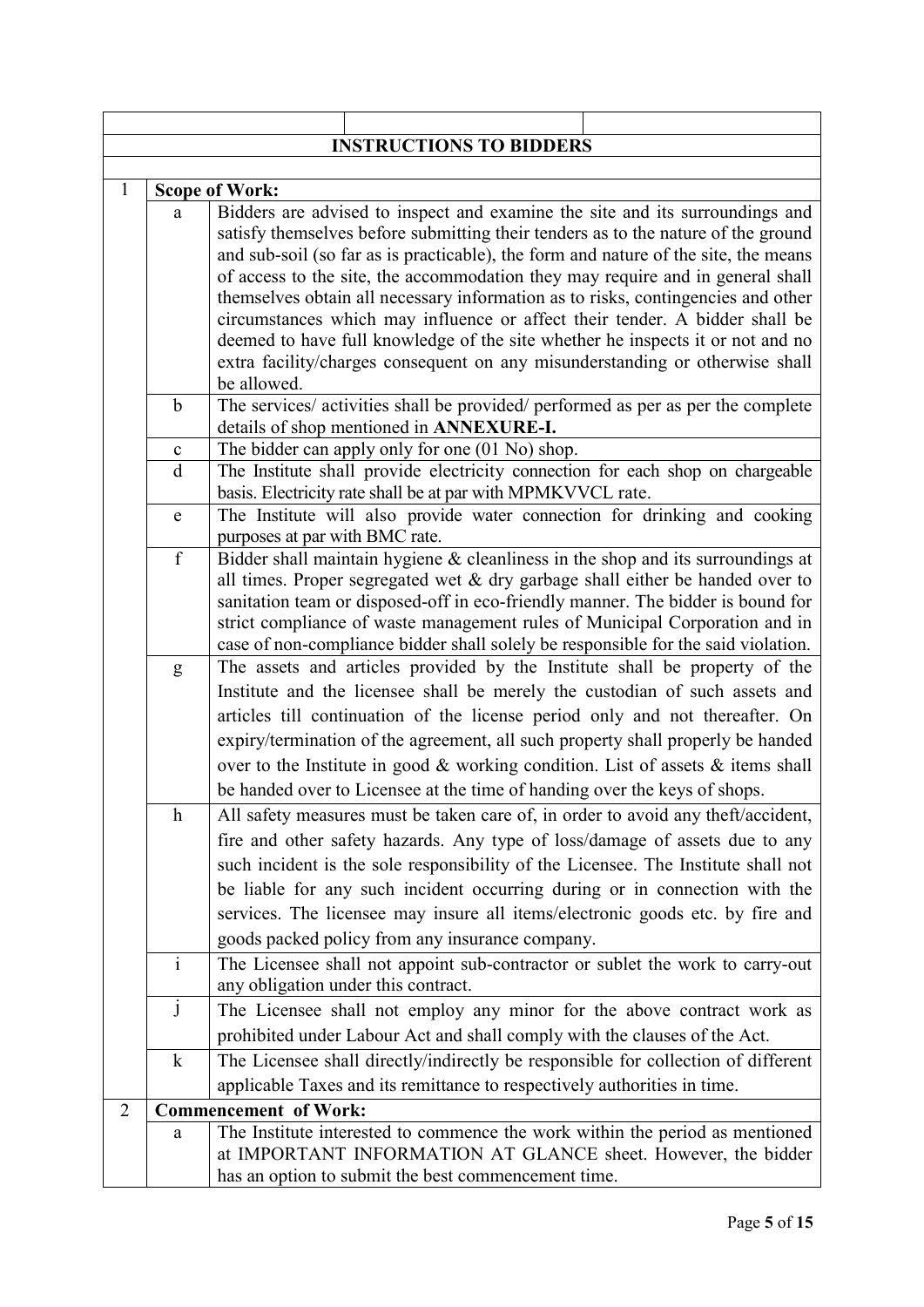| $\overline{3}$ | Period of Contract & Timing of Shops: |                                                                                                                                                                                                                                                                                                                                                                                                                                                                                                                                                                                                                                                                                                                                                                                                                                                                                                                                                                                                                                                                                                                        |                                                         |              |                      |  |  |
|----------------|---------------------------------------|------------------------------------------------------------------------------------------------------------------------------------------------------------------------------------------------------------------------------------------------------------------------------------------------------------------------------------------------------------------------------------------------------------------------------------------------------------------------------------------------------------------------------------------------------------------------------------------------------------------------------------------------------------------------------------------------------------------------------------------------------------------------------------------------------------------------------------------------------------------------------------------------------------------------------------------------------------------------------------------------------------------------------------------------------------------------------------------------------------------------|---------------------------------------------------------|--------------|----------------------|--|--|
|                | a<br>b                                | The tenure of license period shall be initially for one year from the award of<br>license. The tenure of license shall be extended on yearly basis (for second year<br>& third year) depending upon the performance of preceding year. No further<br>extension of license shall be given to any licensee in any circumstance. The<br>licensee shall give affidavit to the effect that he/she shall vacate the allotted<br>shop after the expiration of license period or on termination of the license<br>agreement. Further the licensee is bound to stop usage after the expiration of<br>the license period and if licensee fail to stop usage of the allotted shop then<br>licensee shall pay the penalty which shall be double the amount monthly<br>license fee and shall liable to pay penalty amount till licensee vacate the shop.<br>In the situation of non vacation/stop usage after the license period the licensee<br>to be considered as trespasser and Institute has complete right to take action<br>against licensee.<br>The service must be provided from 8.00 AM to 10.00 PM on all the seven days |                                                         |              |                      |  |  |
|                |                                       | of the week. In case shop is found opened beyond the permissible period<br>penalty of Rs. 500.00 for each occasion shall be imposed by the Institute.                                                                                                                                                                                                                                                                                                                                                                                                                                                                                                                                                                                                                                                                                                                                                                                                                                                                                                                                                                  |                                                         |              |                      |  |  |
| $\overline{4}$ |                                       | <b>Performance Security:</b>                                                                                                                                                                                                                                                                                                                                                                                                                                                                                                                                                                                                                                                                                                                                                                                                                                                                                                                                                                                                                                                                                           |                                                         |              |                      |  |  |
|                | a                                     | The successful bidder to whom the shop is allotted must furnish Security<br>deposit of Rs. 10,000.00 (Ten Thousand only) in favour of Director-MANIT by<br>way of Demand Draft payable at Bhopal. This deposition/consent should be<br>made within seven days from receiving the work order. This Security Deposit<br>shall be retained by the Institute till the completion of the work order and<br>fulfillment of all statutory requirements. In case of failure of submitting<br>Security Deposit within the period specified the allotment order stand cancelled                                                                                                                                                                                                                                                                                                                                                                                                                                                                                                                                                  |                                                         |              |                      |  |  |
|                |                                       | automatically and Institute will take appropriate decision.                                                                                                                                                                                                                                                                                                                                                                                                                                                                                                                                                                                                                                                                                                                                                                                                                                                                                                                                                                                                                                                            |                                                         |              |                      |  |  |
| 5              |                                       | <b>Eligibility Criteria:</b>                                                                                                                                                                                                                                                                                                                                                                                                                                                                                                                                                                                                                                                                                                                                                                                                                                                                                                                                                                                                                                                                                           |                                                         |              |                      |  |  |
|                | a                                     | Bidder should have registered with appropriate Authority. The copy of the same<br>shall be attached with the Bid.                                                                                                                                                                                                                                                                                                                                                                                                                                                                                                                                                                                                                                                                                                                                                                                                                                                                                                                                                                                                      |                                                         |              |                      |  |  |
|                | $\mathbf b$                           | The owner of firm must have Aadhar Number, EPIC Card and Driving License<br>confirming their identity and address proof. The copy of the same shall be attached<br>with the Bid.                                                                                                                                                                                                                                                                                                                                                                                                                                                                                                                                                                                                                                                                                                                                                                                                                                                                                                                                       |                                                         |              |                      |  |  |
| 6              |                                       | <b>Earnest Money Deposit:</b>                                                                                                                                                                                                                                                                                                                                                                                                                                                                                                                                                                                                                                                                                                                                                                                                                                                                                                                                                                                                                                                                                          |                                                         |              |                      |  |  |
|                | a                                     | The EMD of Rs. 2000.00 (Two Thousand Only) shall be remitted through                                                                                                                                                                                                                                                                                                                                                                                                                                                                                                                                                                                                                                                                                                                                                                                                                                                                                                                                                                                                                                                   |                                                         |              |                      |  |  |
|                |                                       | RTGS/NEFT/Bank deposition into Institute bank account as under:                                                                                                                                                                                                                                                                                                                                                                                                                                                                                                                                                                                                                                                                                                                                                                                                                                                                                                                                                                                                                                                        |                                                         |              |                      |  |  |
|                |                                       | <b>Account Name</b>                                                                                                                                                                                                                                                                                                                                                                                                                                                                                                                                                                                                                                                                                                                                                                                                                                                                                                                                                                                                                                                                                                    | <b>Bank Name</b>                                        | Bank A/c No. | <b>Bank IFS Code</b> |  |  |
|                |                                       | Director MANIT                                                                                                                                                                                                                                                                                                                                                                                                                                                                                                                                                                                                                                                                                                                                                                                                                                                                                                                                                                                                                                                                                                         | $\overline{\text{of}}$<br>Bank<br><b>State</b><br>India | 10020150107  | SBIN0001608          |  |  |
|                |                                       | Bhopal<br>The bidder is instructed to submit the RTGS/ NEFT/ Bank deposition slip in                                                                                                                                                                                                                                                                                                                                                                                                                                                                                                                                                                                                                                                                                                                                                                                                                                                                                                                                                                                                                                   |                                                         |              |                      |  |  |
|                |                                       | along with Bid to prove the transfer of payment to the Institute's Account. The                                                                                                                                                                                                                                                                                                                                                                                                                                                                                                                                                                                                                                                                                                                                                                                                                                                                                                                                                                                                                                        |                                                         |              |                      |  |  |
|                |                                       | offers without EMD from the bidders shall be rejected.                                                                                                                                                                                                                                                                                                                                                                                                                                                                                                                                                                                                                                                                                                                                                                                                                                                                                                                                                                                                                                                                 |                                                         |              |                      |  |  |
|                | b                                     | The Institute shall not be liable for payment of any interest on EMD.                                                                                                                                                                                                                                                                                                                                                                                                                                                                                                                                                                                                                                                                                                                                                                                                                                                                                                                                                                                                                                                  |                                                         |              |                      |  |  |
|                | $\mathbf{c}$                          | Any request by the bidders to consider their EMD already furnished by them to                                                                                                                                                                                                                                                                                                                                                                                                                                                                                                                                                                                                                                                                                                                                                                                                                                                                                                                                                                                                                                          |                                                         |              |                      |  |  |
|                |                                       | any of the other office of the Institute, for any other contract/tender will not be<br>considered as EMD for this tender.                                                                                                                                                                                                                                                                                                                                                                                                                                                                                                                                                                                                                                                                                                                                                                                                                                                                                                                                                                                              |                                                         |              |                      |  |  |
|                | d                                     | The EMD will be returned to the unsuccessful bidders soon after the orders are                                                                                                                                                                                                                                                                                                                                                                                                                                                                                                                                                                                                                                                                                                                                                                                                                                                                                                                                                                                                                                         |                                                         |              |                      |  |  |
|                |                                       | placed on the successful bidder.                                                                                                                                                                                                                                                                                                                                                                                                                                                                                                                                                                                                                                                                                                                                                                                                                                                                                                                                                                                                                                                                                       |                                                         |              |                      |  |  |
| 7              |                                       | <b>Amendment of Tender Document:</b>                                                                                                                                                                                                                                                                                                                                                                                                                                                                                                                                                                                                                                                                                                                                                                                                                                                                                                                                                                                                                                                                                   |                                                         |              |                      |  |  |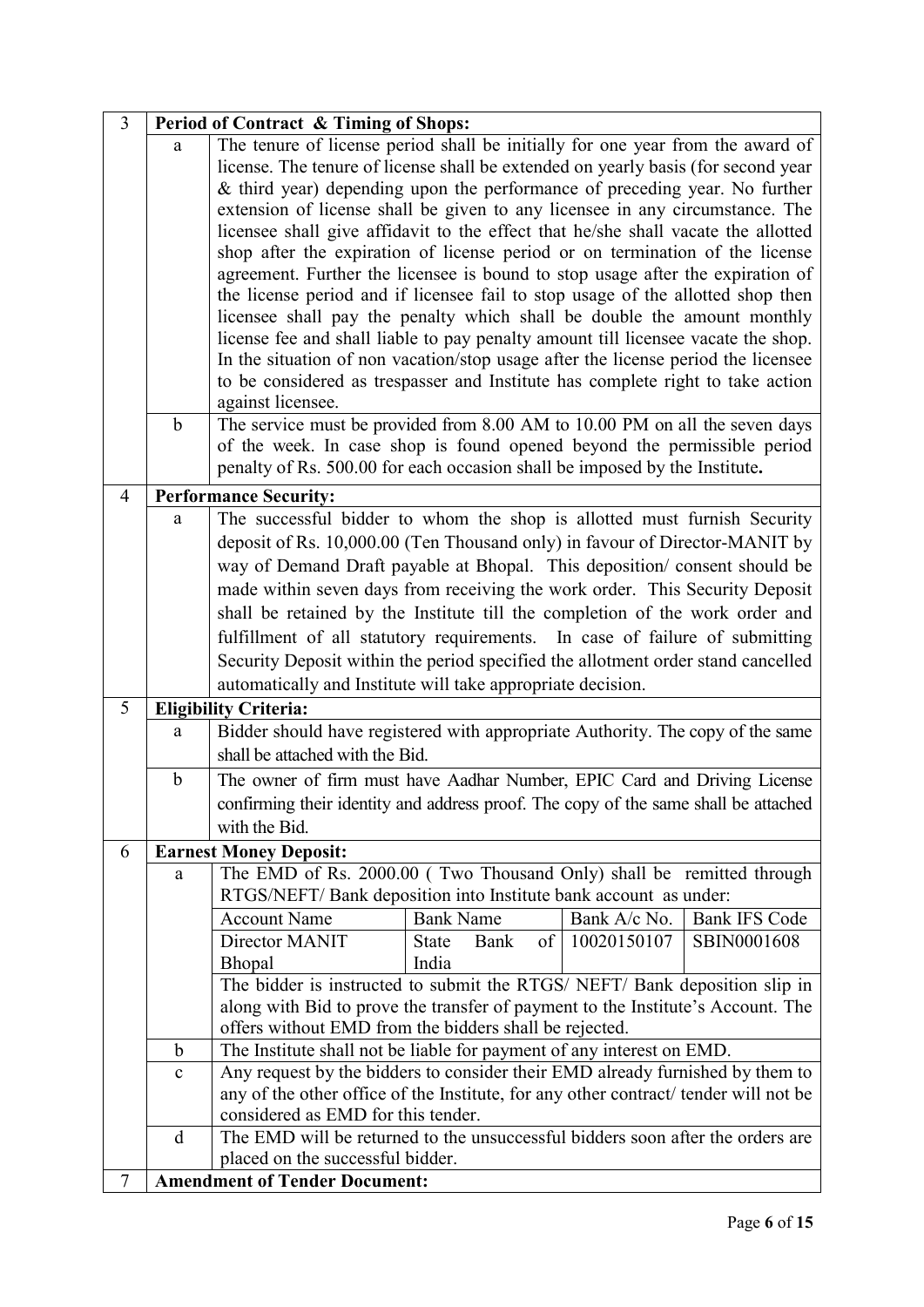|   | a                                 | At any time prior to the date submission of bids, the Institute, may, for any           |
|---|-----------------------------------|-----------------------------------------------------------------------------------------|
|   |                                   | reason, whether at its own initiative or in response to a clarification sought by a     |
|   |                                   | prospective bidder, amend bid document by issuing corrigendum. The                      |
|   |                                   | corrigendum will be notified/ published in e-tendering website Institute website        |
|   |                                   | only.                                                                                   |
| 8 | <b>Price Bid</b>                  |                                                                                         |
|   | a                                 | The Prices should be quoted in Indian Rupees only.                                      |
|   | $\mathbf b$                       | Bidder shall take into account all costs including unloading at the location of         |
|   |                                   | Institute, cartage etc. for giving delivery of material at site(s) before quoting       |
|   |                                   | the rates. In this regard no claim what so ever shall be entertained.                   |
|   | $\mathbf c$                       | The bidders are advised not to indicate any separate discount. Discount, if any,        |
|   |                                   | should be merged with the quoted unit prices.                                           |
|   | d                                 | The price quoted in price bid shall be firm but subject to change in rate of            |
|   |                                   | applicable taxes if any.                                                                |
|   | $\mathbf{e}% _{t}\left( t\right)$ | The Bidder should avoid the use of vague term such as "Extra as applicable".            |
|   |                                   | Such offers shall be treated as non-responsive.                                         |
|   | f                                 | No extra payment shall be paid on account of any discrepancy in nomenclature            |
|   |                                   | of items. The bidder shall seek clarifications if any before submitting the             |
|   |                                   | tender.                                                                                 |
| 8 |                                   | <b>Bid Submission:</b>                                                                  |
|   | a                                 | The tender must be placed in a properly sealed envelope super-scribed "Tender"          |
|   |                                   | for Licensing of Shops at Hostel Sector." with tender inquiry number and its            |
|   |                                   | due date addressed to The Director, Maulana Azad National Institute of                  |
|   |                                   | Technology- Bhopal- 462003 and must reach the office of The Advisor                     |
|   |                                   | Stores & Purchase, Maulana Azad National Institute of<br><b>Estate-</b>                 |
|   |                                   | <b>Technology, Bhopal</b> on or before as mentioned<br>at IMPORTANT                     |
|   |                                   | INFORMATION AT GLANCE sheet. The sealed Envelop<br>should be                            |
|   |                                   | consisting of followings:                                                               |
|   | b                                 | Copy of Certificate of Registration of firm.                                            |
|   | $\mathbf c$                       | Copy of owner's Aaadhar Number, EPIC Card and Driving License.                          |
|   | $\mathbf d$                       | Proof of deposition of EMD of Rs. 2000.00 like deposition slip/ RTGS/NEFT ref           |
|   |                                   | number & date.                                                                          |
|   | ${\bf e}$                         | Bidders Information Form Annexure-I duly filled and signed.                             |
|   | f                                 | Details of Shops and its Activity Annexure-II duly filled and signed.                   |
|   | g                                 | Price Bid Form Annexure-III duly filled and signed.                                     |
|   | $\boldsymbol{h}$                  | Undertaking Annexure-IV duly filled and signed.                                         |
| 9 |                                   | <b>Evaluation of Bids:</b>                                                              |
|   |                                   | The Institute shall evaluate all the items together or separately depending upon nature |
|   |                                   | of items of circumstance and compare the quotations determined to be substantially      |
|   |                                   | responsive i.e. which                                                                   |
|   | $\rm{a}$                          | are properly signed;                                                                    |
|   | $\mathbf b$                       | Confirm to the eligibility criteria of the bidder; and                                  |
|   | $\mathbf{C}$<br>$\mathbf d$       | Confirm to the terms $\&$ conditions;                                                   |
|   |                                   | In case, required goods/items in this tender are independent and complete in            |
|   |                                   | nature. Institute may evaluate independently as far as price is concerned for           |
|   |                                   | placing order(s).                                                                       |
|   | ${\rm e}$                         | Bidder quoting higher license fee shall be allotted shop (s)                            |
|   |                                   |                                                                                         |
|   |                                   |                                                                                         |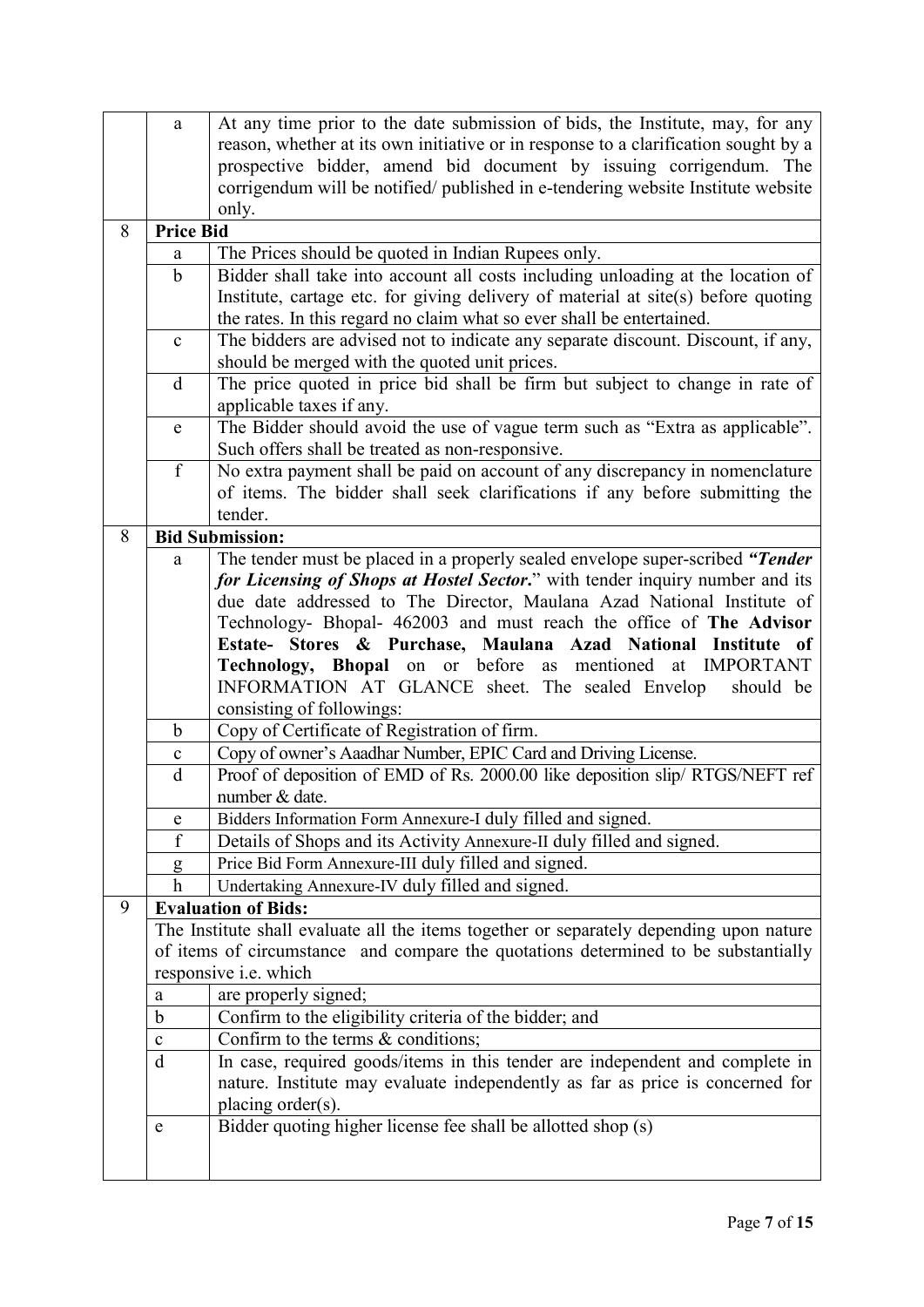| 10 |              | <b>Validity of Tender:</b>                                                          |  |  |  |  |
|----|--------------|-------------------------------------------------------------------------------------|--|--|--|--|
|    | a            | The tender shall be valid as mentioned at IMPORTANT INFORMATION AT                  |  |  |  |  |
|    |              | GLANCE sheet. Terms and financial details submitted in the bid shall be             |  |  |  |  |
|    |              | treated as firm during the validity period.                                         |  |  |  |  |
|    | $\mathbf b$  | In exceptional circumstances, prior to the expiry of the bid validity period, the   |  |  |  |  |
|    |              | Institute may request bidders to extend the period of validity of their bids. The   |  |  |  |  |
|    |              | request and the responses shall be made in writing.                                 |  |  |  |  |
| 11 |              | <b>Notification of Award:</b>                                                       |  |  |  |  |
|    | a            | Prior to the expiry of the period of bid validity, the Institute shall notify the   |  |  |  |  |
|    |              | successful bidder, in writing, that its bid has been accepted.                      |  |  |  |  |
|    | $\mathbf b$  | On award of the contract to the successful bidder, firm has to execute an           |  |  |  |  |
|    |              | agreement as per the terms $\&$ conditions of the Institute and in the format to be |  |  |  |  |
|    |              | provided by the Institute.                                                          |  |  |  |  |
| 12 |              | <b>Monitoring &amp; Penalty Clause:</b>                                             |  |  |  |  |
|    | a            | Licensee (s) has to follow opening $\&$ closing timing and tenure of allotment of   |  |  |  |  |
|    |              | the shop. The Chairman- Cow will look after the quality of goods/ Services and      |  |  |  |  |
|    |              | monitor the activity performed by him, if Any ambiguity regarding                   |  |  |  |  |
|    |              | Price/Hygine/Timing etc. is found, Chairman- Cow shall be free to impose            |  |  |  |  |
|    |              | monetary fine as mentioned below on the Licensee or recommend to                    |  |  |  |  |
|    |              | termination of license shop.                                                        |  |  |  |  |
|    | $\mathbf b$  | Shops should remain opened and operational as per the timing mentioned in the       |  |  |  |  |
|    |              | tender throughout academic calendar or on instruction of Chairman-CoW               |  |  |  |  |
|    |              | failing which the EMD/ Security Deposit money will be forfeited.                    |  |  |  |  |
|    | $\mathbf c$  | All the items (Fruits, Vegetable, Bakery and ready to use items etc.) should be     |  |  |  |  |
|    |              | fresh and hot or cold as the item may be. Otherwise fine shall be imposed as        |  |  |  |  |
|    |              | deemed fit.                                                                         |  |  |  |  |
|    | d            | Edible raw material/commodities should be of (FSSAI) standard given under           |  |  |  |  |
|    |              | Food Safety and Standards Act, 2006. If any edibles is found to be of poor          |  |  |  |  |
|    |              | quality or expired, then suitable fine shall be imposed.                            |  |  |  |  |
|    | $\mathbf e$  | Storage/ Supply of any alcoholic drinks, Cigarette/bidi and any type of tobacco     |  |  |  |  |
|    |              | Gutkha etc. is noticed in mess premises, a fine of Rs. 1000.00 for each             |  |  |  |  |
|    |              | occasion will be imposed.                                                           |  |  |  |  |
|    | $\mathbf f$  | Storage/ Supply of any type banned drugs like Charas/ Ganja/ Bhang/Smack/           |  |  |  |  |
|    |              | Brown Sugar etc is noticed in mess premises, a fine of Rs. 1000.00 for each         |  |  |  |  |
|    |              | occasion will be imposed simultaneously FIR shall also be lodged by the             |  |  |  |  |
|    |              | Institute against agency(s).                                                        |  |  |  |  |
|    | g            | Items like Aji-no-moto, Tiwada or Khesari Dal, Chemical Colours and Essence         |  |  |  |  |
|    |              | are banned and they should not be used. If they are found in the kitchen            |  |  |  |  |
|    |              | premises fine will be imposed as deemed fit.                                        |  |  |  |  |
|    | $\mathbf h$  | Cooking area should be kept clean. If it is not kept clean, Fine shall be imposed   |  |  |  |  |
|    |              | as deemed fit.                                                                      |  |  |  |  |
|    | $\mathbf{i}$ | Any complaint of foreign object such as insect, rope, soft plastic, hair, cloth,    |  |  |  |  |
|    |              | stones/ pebbles etc found cooked food would attract a fine as deemed fit.           |  |  |  |  |
|    | $\mathbf{j}$ | If any damage to building or other Institute property because of willful or         |  |  |  |  |
|    |              | negligent act or poor maintenance a fine of Rs. 5000.00 or repair cost of it        |  |  |  |  |
|    |              | shall be recovered from Licensee.                                                   |  |  |  |  |
| 13 |              | <b>Termination &amp; Jurisdiction:</b>                                              |  |  |  |  |
|    | a            | The Institute reserves the right to terminate the license/contract by giving one    |  |  |  |  |
|    |              | month notice by the Institute, without assigning any reason, if in the opinion of   |  |  |  |  |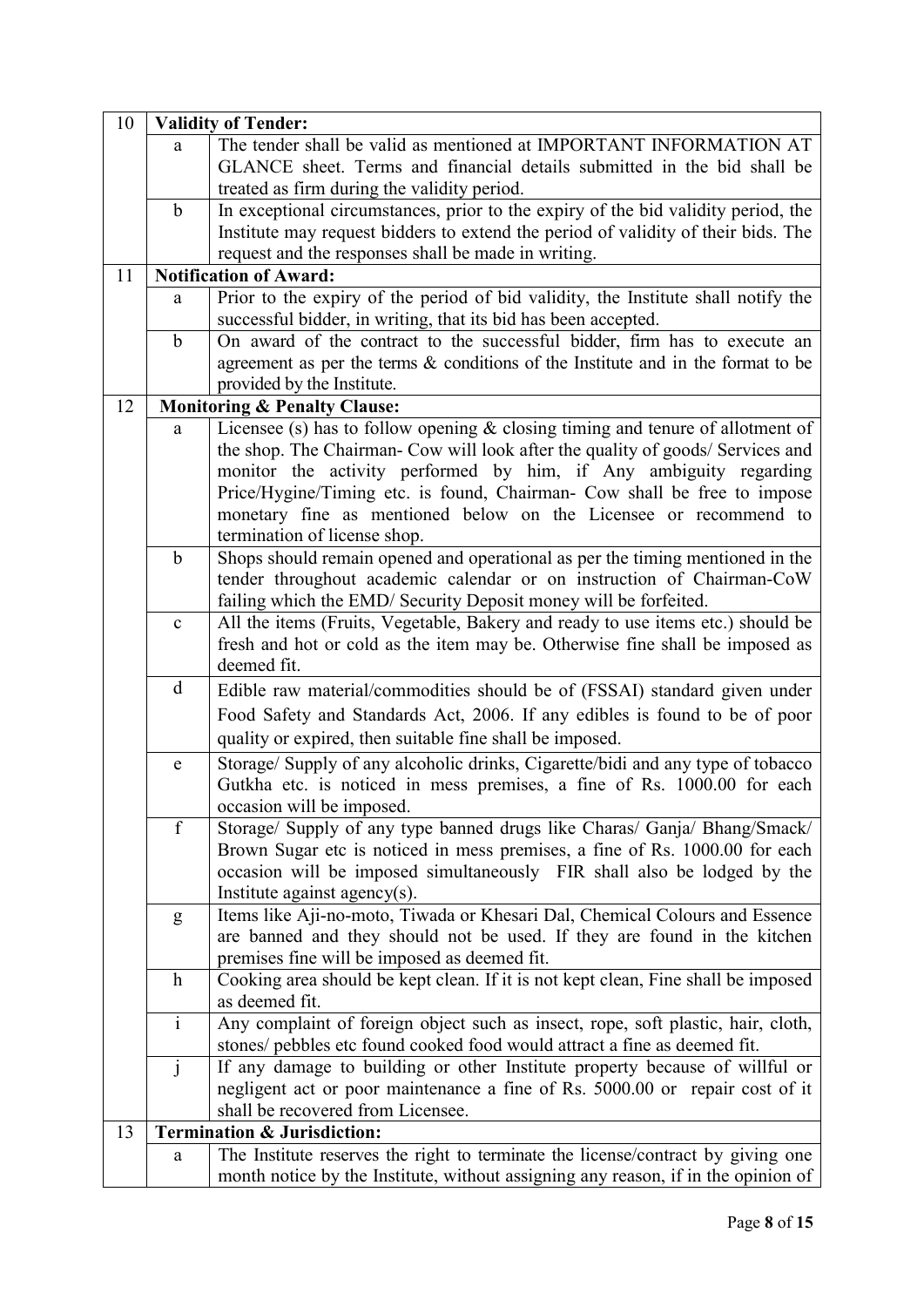|  | the authorities such termination is in the interest of the Institute. Wherever, the |
|--|-------------------------------------------------------------------------------------|
|  | licensee commits breach of the terms & conditions of the agreement the              |
|  | license/contract will be terminated by giving one week notice period                |
|  | In the event of any dispute the legal matter shall be subjected to the jurisdiction |
|  | of Bhopal court only.                                                               |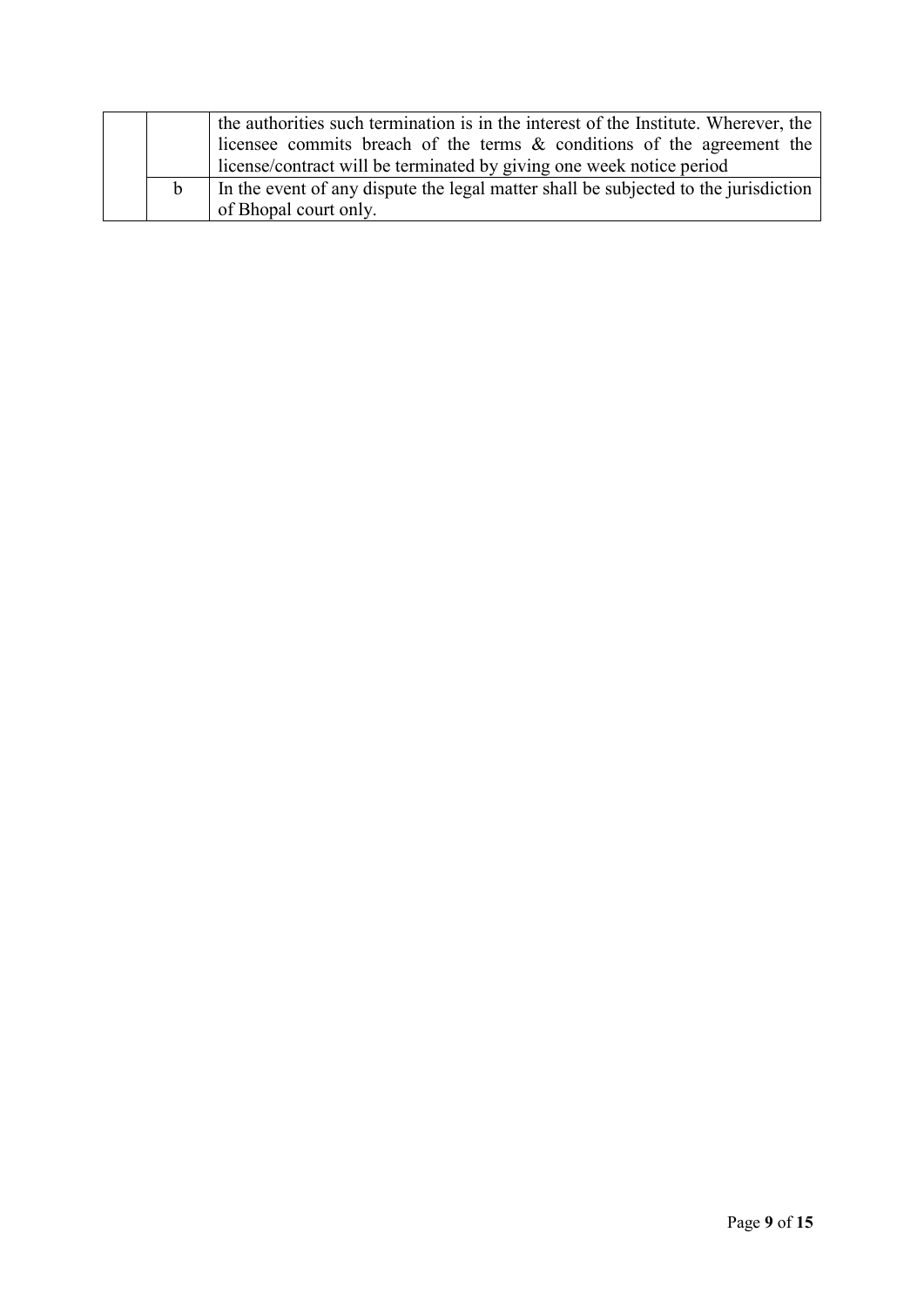#### **ANNEXURE-I**

|                                          |                                                                             | Name of Firm $\rightarrow$                                     |                                                 |             |                                                                                                                                                                                              |
|------------------------------------------|-----------------------------------------------------------------------------|----------------------------------------------------------------|-------------------------------------------------|-------------|----------------------------------------------------------------------------------------------------------------------------------------------------------------------------------------------|
| <b>BIDDER INFORMATION</b><br><b>FORM</b> |                                                                             |                                                                | Registered<br>Complete<br>$Address \rightarrow$ |             |                                                                                                                                                                                              |
| Year of                                  | Establishment-                                                              |                                                                |                                                 |             |                                                                                                                                                                                              |
|                                          | Type of firm $\rightarrow$<br>Proprietary Firm/ Partnership Firm/Individual |                                                                |                                                 |             |                                                                                                                                                                                              |
|                                          |                                                                             | Name of Owner/Authorized Person→                               |                                                 |             |                                                                                                                                                                                              |
|                                          | Contact No with e-mail ID $\rightarrow$                                     |                                                                |                                                 |             |                                                                                                                                                                                              |
|                                          | <b>Details of Bank Account:</b>                                             |                                                                |                                                 |             |                                                                                                                                                                                              |
|                                          | <b>Beneficiary Name</b>                                                     |                                                                |                                                 |             |                                                                                                                                                                                              |
| <b>Bank Name</b>                         |                                                                             |                                                                | <b>Branch</b>                                   |             |                                                                                                                                                                                              |
|                                          | <b>Account Number</b>                                                       |                                                                |                                                 | <b>IFSC</b> |                                                                                                                                                                                              |
|                                          |                                                                             | <b>Details of Statutory compliances and its valid Numbers:</b> |                                                 |             |                                                                                                                                                                                              |
|                                          | Particular                                                                  |                                                                |                                                 |             |                                                                                                                                                                                              |
| <b>SN</b>                                |                                                                             |                                                                | <b>Number</b>                                   |             | Photocopy<br>(Yes/No)                                                                                                                                                                        |
| 1.                                       |                                                                             | Firms/Society Registration $\rightarrow$                       |                                                 |             |                                                                                                                                                                                              |
| 2.                                       | Aadhaar $No \rightarrow$                                                    |                                                                |                                                 |             |                                                                                                                                                                                              |
| 3 <sub>1</sub>                           | EPIC No $\rightarrow$                                                       |                                                                |                                                 |             |                                                                                                                                                                                              |
| $\overline{4}$ .                         | Driving License $No \rightarrow$                                            |                                                                |                                                 |             |                                                                                                                                                                                              |
| 5.                                       | Income Tax PAN $\rightarrow$<br>(optional)                                  |                                                                |                                                 |             |                                                                                                                                                                                              |
|                                          |                                                                             |                                                                | <b>DECLARATION</b>                              |             |                                                                                                                                                                                              |
|                                          |                                                                             |                                                                |                                                 |             | It is certified that the information furnished in this form is complete and correct to the best of<br>our knowledge & belief. Photocopies of these above mentioning registration numbers are |
|                                          | being attached sequentially.                                                |                                                                |                                                 |             |                                                                                                                                                                                              |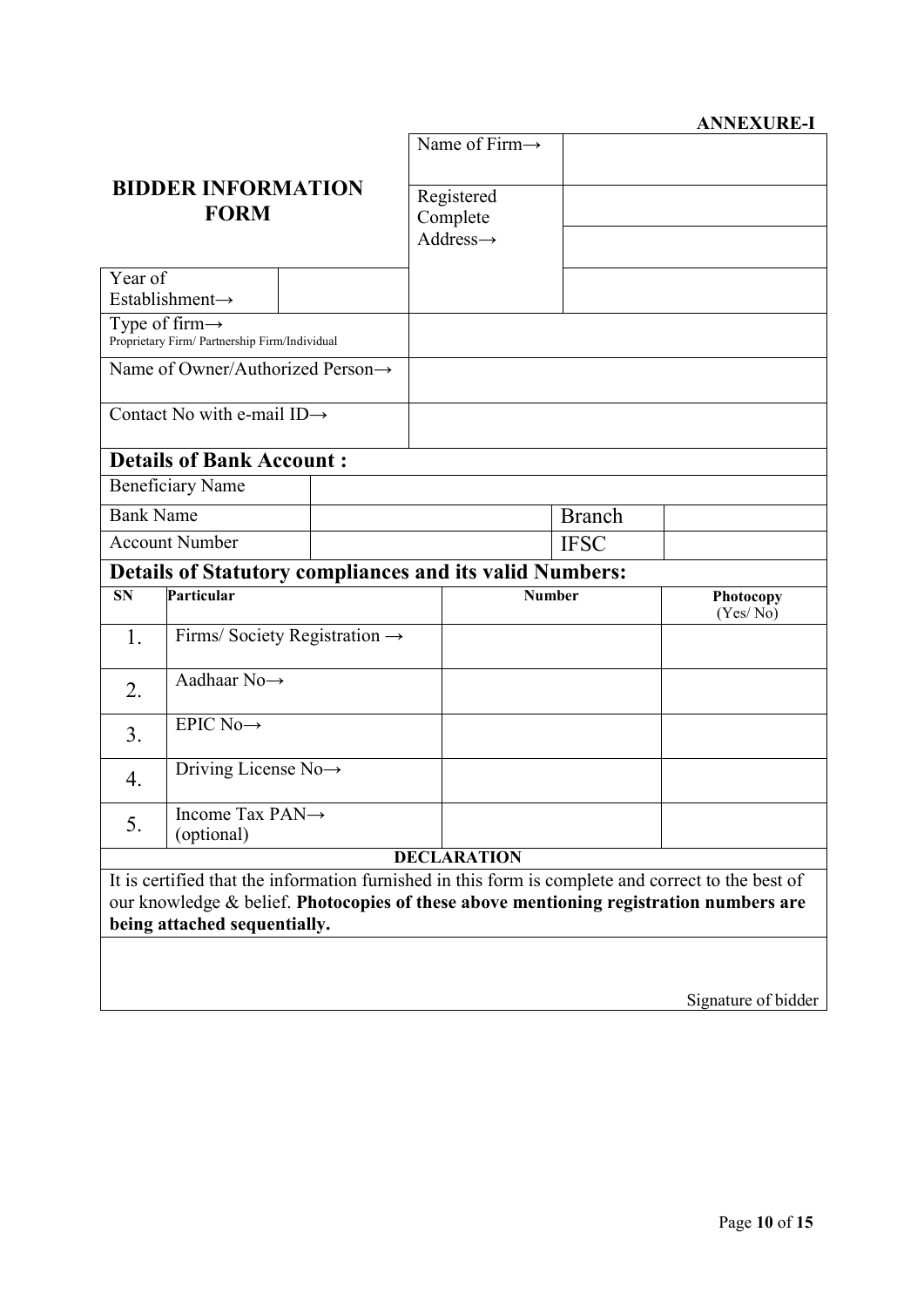# *Maulana Azad* **N**ational **I**nstitute of **T**echnology Bhopal- 462 003

| <b>SN</b>      | Location               | <b>Shop</b>   | <b>Area of Shop</b>                                                                                                              | <b>Monthly (Rs.)</b> | <b>Denoted</b> |  |
|----------------|------------------------|---------------|----------------------------------------------------------------------------------------------------------------------------------|----------------------|----------------|--|
|                |                        | No.           | (in Sq ft)                                                                                                                       | <b>Minimum</b>       | activity       |  |
|                |                        |               |                                                                                                                                  | Rent                 |                |  |
| $\mathbf{1}$   | <b>Location No. 1:</b> | 01            | 101.79                                                                                                                           | 1018                 | Saloon (Men)   |  |
|                |                        |               | Services like Hair cut only (Mens), Cream Shaving, Foam shaving,                                                                 |                      |                |  |
|                | Near Su-Sangant &      |               | Hair colouring, Wash, cut & blow, Beard trimming, Face massage,                                                                  |                      |                |  |
|                | Hostel No:05           |               | Head Massage, Blow out etc.                                                                                                      |                      |                |  |
|                |                        |               | Note: - LICENSEE is required to charge rate fixed by any                                                                         |                      |                |  |
|                |                        |               | concerned association or at prevailing market rate.                                                                              |                      |                |  |
| <b>SN</b>      | Location               | <b>Shop</b>   | <b>Area of Shop</b>                                                                                                              | <b>Monthly (Rs.)</b> | <b>Denoted</b> |  |
|                |                        | No.           | (in Sq ft)                                                                                                                       | <b>Minimum</b>       | activity       |  |
|                |                        |               |                                                                                                                                  | Rent                 |                |  |
| 2              | <b>Location No. 1:</b> | 02            | 100.09                                                                                                                           | 1001                 | Stationary     |  |
|                |                        |               | All stationary items specially related to Engineering courses                                                                    |                      |                |  |
|                | Near Su-Sangant $\&$   |               | including spiral binding, hard bound binding, lamination, photocopy                                                              |                      |                |  |
|                | Hostel No:05           |               | (B/W and color) etc. Computer peripherals/architectural items can                                                                |                      |                |  |
|                |                        | also be sold. |                                                                                                                                  |                      |                |  |
|                |                        |               | Note: - LICENSEE shall not charge more than MRP.                                                                                 |                      |                |  |
| <b>SN</b>      | Location               | <b>Shop</b>   | <b>Area of Shop</b>                                                                                                              | <b>Monthly (Rs.)</b> | <b>Denoted</b> |  |
|                |                        | No.           | (in Sq ft)                                                                                                                       | <b>Minimum</b>       | activity       |  |
|                |                        |               |                                                                                                                                  | Rent                 |                |  |
| $\overline{3}$ | <b>Location No. 1:</b> | 03            | 100.09                                                                                                                           | 1001                 | General Store  |  |
|                | Near Su-Sangant $\&$   |               |                                                                                                                                  |                      | Except         |  |
|                | Hostel No:05           |               |                                                                                                                                  |                      | Stationary     |  |
|                |                        |               |                                                                                                                                  |                      | Items          |  |
|                |                        |               | All general daily use products like Tooth Brush, Paste, Powder, Face                                                             |                      |                |  |
|                |                        |               | Powder, Cosmetic Items, Bath Soaps, Washing Soaps, Detergenets,                                                                  |                      |                |  |
|                |                        |               | Combs, Hair Oil, Shampoo, Soap, Nut Powder, Pickles, Shaving                                                                     |                      |                |  |
|                |                        |               | Creams, Soaps, Shaving Blades, Mobile Recharge Coupon, Energy                                                                    |                      |                |  |
|                |                        |               | Drinks/Protein Powder, Noodles, Towel/Bed Sheets, Milk Powder,                                                                   |                      |                |  |
|                |                        |               | Badam Powder, Coffee, Tea Powder, Candles, Match Boxes, Safety                                                                   |                      |                |  |
|                |                        |               | Pins, Mosquito Coils/Mats, Soap Box, Chappels, Disposable                                                                        |                      |                |  |
|                |                        | Cups/Plates,  | Greeting Cards,                                                                                                                  | Gift Items,          | Sugar/Glucose, |  |
|                |                        |               | Butter/Jam/Masala Powder, Gift Items/Toys, Chocolate (Company<br>Packed), Chickees/Wafers/Chips, Dry Fruits, Biscuits, Umbrella, |                      |                |  |
|                |                        |               | Mobile Phone Set, Purse/Belts/Bags, Mattress/Pillow/Blanket etc.                                                                 |                      |                |  |
|                |                        |               | Note: - LICENSEE shall not charge more than MRP. In case of                                                                      |                      |                |  |
|                |                        |               | non-availability of MRP on the items, the charges/rates of such                                                                  |                      |                |  |
|                |                        |               | items should be as per the prevailing market rate.                                                                               |                      |                |  |
| <b>SN</b>      | Location               | <b>Shop</b>   | <b>Area of Shop</b>                                                                                                              | <b>Monthly (Rs.)</b> | <b>Denoted</b> |  |
|                |                        | No.           | (in Sq ft)                                                                                                                       | <b>Minimum</b>       | activity       |  |
|                |                        |               |                                                                                                                                  | Rent                 |                |  |
| $\overline{4}$ | <b>Location No. 1:</b> | 04            | 100.09                                                                                                                           | 1001                 | Laundry        |  |
|                | Near Su-Sangant $\&$   |               | Services like iron on cloths, washing and dry cleaning.                                                                          |                      |                |  |
|                | Hostel No:05           |               | Note: - LICENSEE shall charge rate as fixed by any association                                                                   |                      |                |  |
|                |                        |               | or as per prevailing market rate.                                                                                                |                      |                |  |
|                |                        |               |                                                                                                                                  |                      |                |  |

### **Details of Shops and its Activity**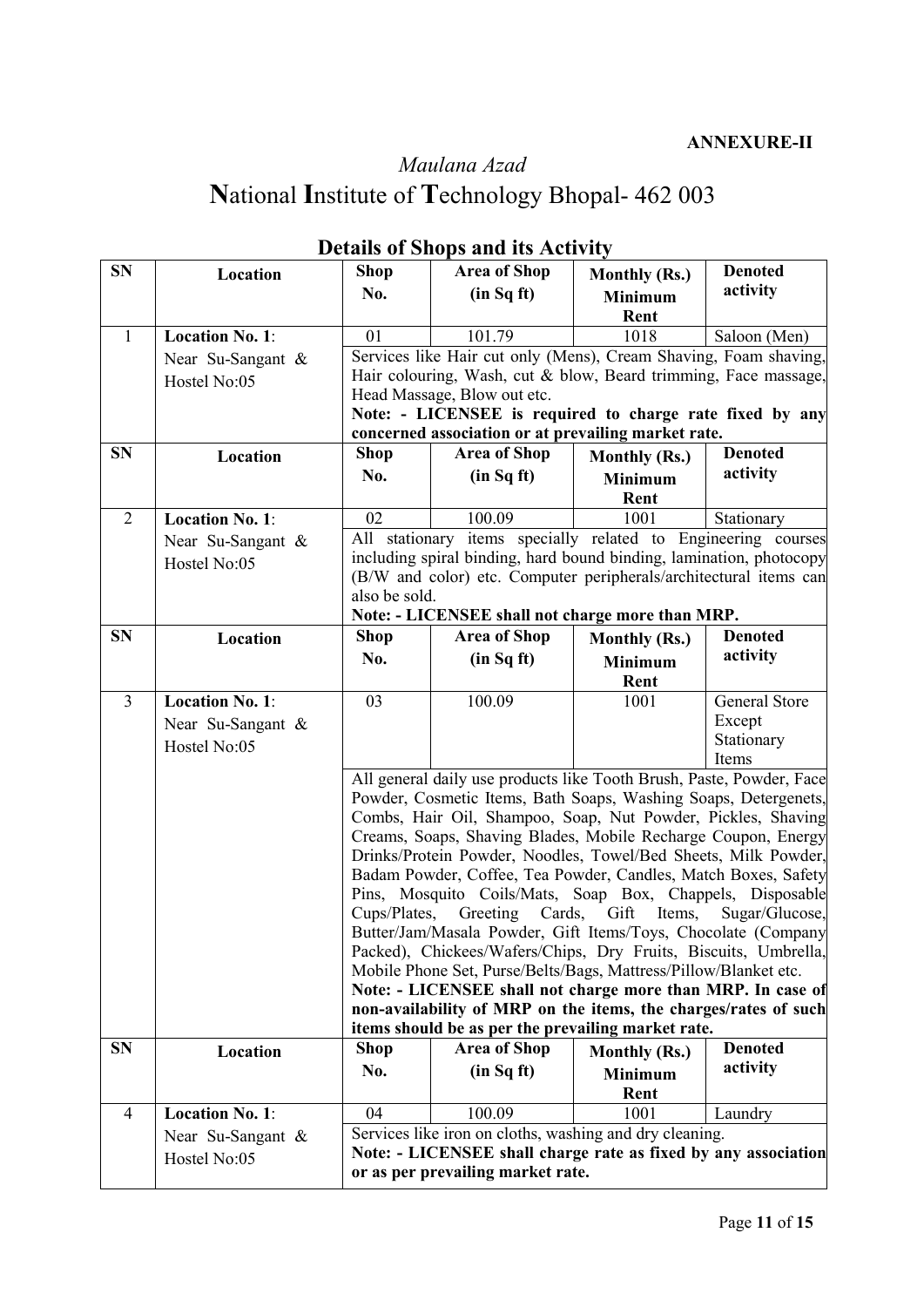| <b>SN</b>      | Location               | <b>Shop</b>                                                                             | <b>Area of Shop</b>                                                                                                                | <b>Monthly (Rs.)</b>   | <b>Denoted</b>      |  |
|----------------|------------------------|-----------------------------------------------------------------------------------------|------------------------------------------------------------------------------------------------------------------------------------|------------------------|---------------------|--|
|                |                        | No.                                                                                     | (in Sq ft)                                                                                                                         | <b>Minimum</b>         | activity            |  |
|                |                        |                                                                                         |                                                                                                                                    | Rent                   |                     |  |
| 5              | <b>Location No. 1:</b> | 05                                                                                      | 206.70                                                                                                                             | 2067                   | Tea, Coffee         |  |
|                | Near Su-Sangant $\&$   |                                                                                         |                                                                                                                                    |                        | Snacks & Juice,     |  |
|                | Hostel No:05           |                                                                                         |                                                                                                                                    |                        | <b>Shakes Fruit</b> |  |
|                |                        |                                                                                         |                                                                                                                                    |                        | Center              |  |
|                |                        |                                                                                         | Tea, Coffee, Milk, Cool Drink/Juice, Bread Omlette, Samosa,<br>Kachori, Aloo Patties, Paneer patties, Bakery & confectionery items |                        |                     |  |
|                |                        |                                                                                         | Aloo Vada, Mangode/ Pakode, Poha, Jalebi, Pav Bhaji, Maggie,                                                                       |                        |                     |  |
|                |                        |                                                                                         | Juices: - Lemon Soda, Orange juice, Pineapple juice, Grape juice,                                                                  |                        |                     |  |
|                |                        |                                                                                         | Moosambi Juice, Water melon juice, Carrot juice, Pomegranate                                                                       |                        |                     |  |
|                |                        |                                                                                         | juice, Shakes: - Milk shake, Milk shake with ice cream, Pine apple                                                                 |                        |                     |  |
|                |                        |                                                                                         | shake, Chocolate/Oreo shake etc.                                                                                                   |                        |                     |  |
|                |                        |                                                                                         | Note: - LICENSEE shall charge as per prevailing market rate.                                                                       |                        |                     |  |
| <b>SN</b>      | Location               | <b>Shop</b>                                                                             | <b>Area of Shop</b>                                                                                                                | Monthly (Rs.)          | <b>Denoted</b>      |  |
|                |                        | No.                                                                                     | (in Sq ft)                                                                                                                         | <b>Minimum</b>         | activity            |  |
|                |                        |                                                                                         |                                                                                                                                    | Rent                   |                     |  |
| 6              | <b>Location No. 2:</b> | 01                                                                                      | 101.79                                                                                                                             | 1018                   | Saloon (Men)        |  |
|                | Near Hostel No:10      |                                                                                         | Services like Hair cut only (Mens), Cream Shaving, Foam shaving,                                                                   |                        |                     |  |
|                |                        |                                                                                         | Hair colouring, Wash, cut & blow, Beard trimming, Face massage,                                                                    |                        |                     |  |
|                |                        | Head Massage, Blow out etc.<br>Note: - LICENSEE is required to charge rate fixed by any |                                                                                                                                    |                        |                     |  |
|                |                        |                                                                                         | concerned association or at prevailing market rate.                                                                                |                        |                     |  |
| <b>SN</b>      | Location               | <b>Shop</b>                                                                             | <b>Area of Shop</b>                                                                                                                | <b>Monthly (Rs.)</b>   | <b>Denoted</b>      |  |
|                |                        | No.                                                                                     | (in Sq ft)                                                                                                                         | <b>Minimum</b>         | activity            |  |
|                |                        |                                                                                         |                                                                                                                                    | Rent                   |                     |  |
| $\overline{7}$ | Location No. 2:        | 02                                                                                      | 100.09                                                                                                                             | 1001                   | Stationary          |  |
|                | Near Hostel No:10      |                                                                                         | All stationary items specially related to Engineering courses                                                                      |                        |                     |  |
|                |                        |                                                                                         | including spiral binding, hard bound binding, lamination, photocopy                                                                |                        |                     |  |
|                |                        |                                                                                         | (B/W and color) etc. Computer peripherals/architectural items can                                                                  |                        |                     |  |
|                |                        | also be sold.                                                                           |                                                                                                                                    |                        |                     |  |
| <b>SN</b>      | Location               | <b>Shop</b>                                                                             | Note: - LICENSEE shall not charge more than MRP.<br><b>Area of Shop</b>                                                            |                        | <b>Denoted</b>      |  |
|                |                        | No.                                                                                     | (in Sq ft)                                                                                                                         | <b>Monthly (Rs.)</b>   | activity            |  |
|                |                        |                                                                                         |                                                                                                                                    | <b>Minimum</b><br>Rent |                     |  |
| 8              | Location No. 2:        | 03                                                                                      | 100.09                                                                                                                             | 1001                   | General Store       |  |
|                | Near Hostel No:10      |                                                                                         |                                                                                                                                    |                        | Except              |  |
|                |                        |                                                                                         |                                                                                                                                    |                        | Stationary          |  |
|                |                        |                                                                                         |                                                                                                                                    |                        | Items               |  |
|                |                        |                                                                                         | All general daily use products like Tooth Brush, Paste, Powder, Face                                                               |                        |                     |  |
|                |                        |                                                                                         | Powder, Cosmetic Items, Bath Soaps, Washing Soaps, Detergents,                                                                     |                        |                     |  |
|                |                        |                                                                                         | Combs, Hair Oil, Shampoo, Soap, Nut Powder, Pickles, Shaving                                                                       |                        |                     |  |
|                |                        |                                                                                         | Creams, Soaps, Shaving Blades, Mobile Recharge Coupon, Energy<br>Drinks/Protein Powder, Noodles, Towel/Bed Sheets, Milk Powder,    |                        |                     |  |
|                |                        |                                                                                         | Badam Powder, Coffee, Tea Powder, Candles, Match Boxes, Safety                                                                     |                        |                     |  |
|                |                        |                                                                                         | Pins, Mosquito Coils/Mats, Soap Box, Chappels, Disposable                                                                          |                        |                     |  |
|                |                        | Cups/Plates,                                                                            | Greeting Cards,                                                                                                                    | Gift<br>Items,         | Sugar/Glucose,      |  |
|                |                        |                                                                                         | Butter/Jam/Masala Powder, Gift Items/Toys, Chocolate (Company                                                                      |                        |                     |  |
|                |                        |                                                                                         | Packed), Chickees/Wafers/Chips, Dry Fruits, Biscuits, Umbrella,                                                                    |                        |                     |  |
|                |                        |                                                                                         | Mobile Phone Set, Purse/Belts/Bags, Mattress/Pillow/Blanket etc.                                                                   |                        |                     |  |
|                |                        |                                                                                         | Note: - LICENSEE shall not charge more than MRP. In case of                                                                        |                        |                     |  |
|                |                        |                                                                                         | non-availability of MRP on the items, the charges/rates of such                                                                    |                        |                     |  |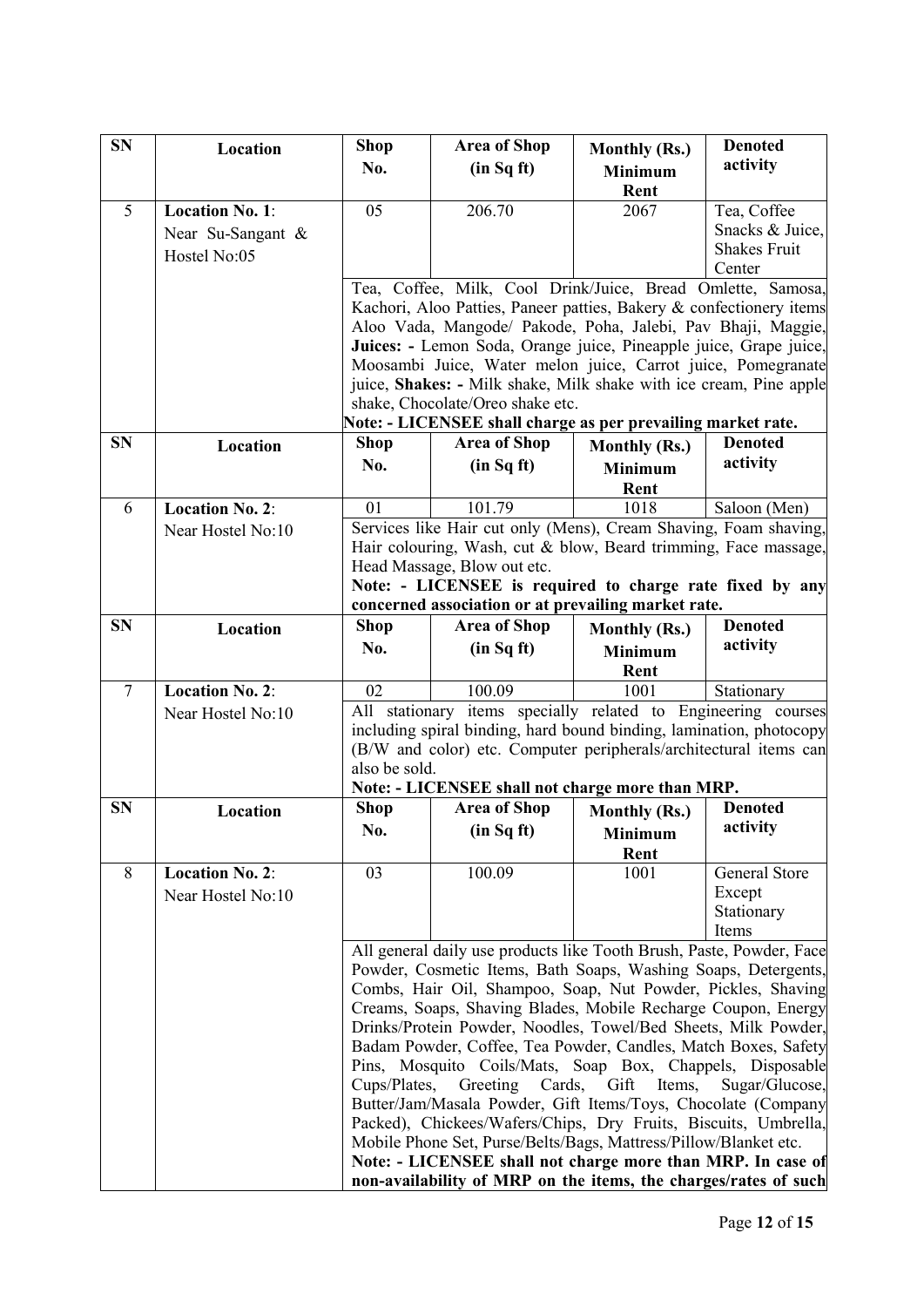|           |                        |                                                                              | items should be as per the prevailing market rate. |                                                              |                |  |  |  |  |
|-----------|------------------------|------------------------------------------------------------------------------|----------------------------------------------------|--------------------------------------------------------------|----------------|--|--|--|--|
| <b>SN</b> | Location               | <b>Denoted</b><br><b>Shop</b><br><b>Area of Shop</b><br><b>Monthly (Rs.)</b> |                                                    |                                                              |                |  |  |  |  |
|           |                        | No.                                                                          | (in Sq ft)                                         | <b>Minimum</b>                                               | activity       |  |  |  |  |
|           |                        |                                                                              |                                                    | Rent                                                         |                |  |  |  |  |
| 9         | <b>Location No. 2:</b> | 04                                                                           | 100.09                                             | 1001                                                         | Laundry        |  |  |  |  |
|           | Near Hostel No:10      |                                                                              |                                                    | Services like iron on cloths, washing and dry cleaning.      |                |  |  |  |  |
|           |                        |                                                                              |                                                    | Note: - LICENSEE shall charge rate as fixed by any concerned |                |  |  |  |  |
|           |                        |                                                                              | association or as per prevailing market rate.      |                                                              |                |  |  |  |  |
| <b>SN</b> | Location               | <b>Shop</b>                                                                  | <b>Area of Shop</b>                                | <b>Monthly (Rs.)</b>                                         | <b>Denoted</b> |  |  |  |  |
|           |                        | No.                                                                          | (in Sq ft)                                         | <b>Minimum</b>                                               | activity       |  |  |  |  |
|           |                        |                                                                              |                                                    | Rent                                                         |                |  |  |  |  |
| 10        | <b>Location No. 2:</b> | 05                                                                           | 206.70                                             | 2067                                                         | Tea, Coffee    |  |  |  |  |
|           | Near Hostel No:10      |                                                                              |                                                    |                                                              | <b>Snacks</b>  |  |  |  |  |
|           |                        | Tea, Coffee, Milk, Cool Drink/Juice, Bread Omlette, Samosa,                  |                                                    |                                                              |                |  |  |  |  |
|           |                        | Kachori, Aloo Patties, Paneer patties, Aloo Vada, Mangode/ Pakode,           |                                                    |                                                              |                |  |  |  |  |
|           |                        |                                                                              | Poha, Jalebi, Pav Bhaji, Maggie etc.               |                                                              |                |  |  |  |  |
|           |                        |                                                                              |                                                    | Note: - LICENSEE shall charge as per prevailing market rate. |                |  |  |  |  |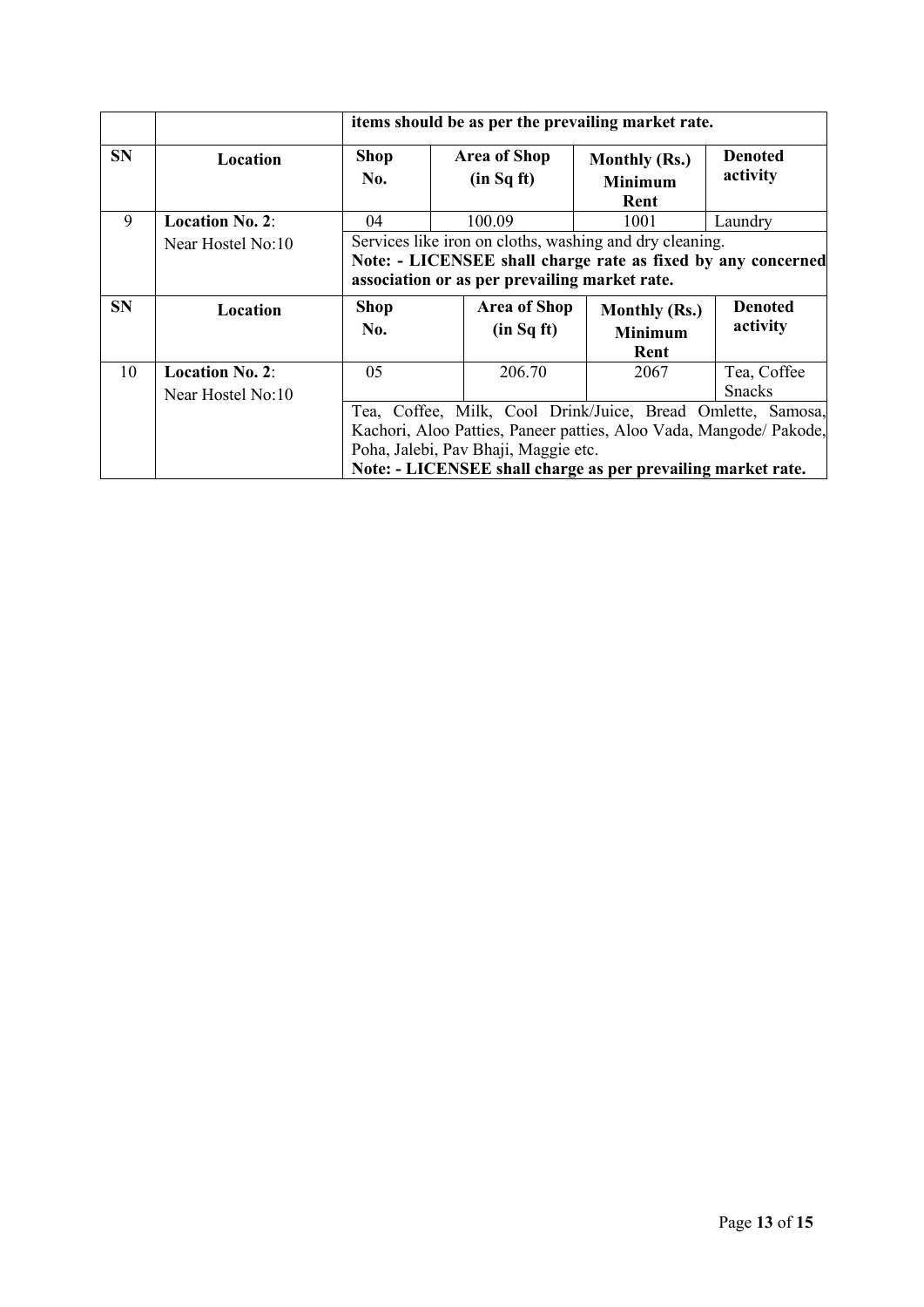## **FORMAT FOR SUBMITTION OF BID PRICE**

To, The Director MANIT- Bhopal- 462 003

 $\Gamma$ 

#### Sub: Price Bid with reference to Tender Document dated 15/06/2022.

| <b>SN</b>      | Location                                                                            | Shop           | <b>Broad Activity</b>         | Size of | Fee per                    | Total       |  |
|----------------|-------------------------------------------------------------------------------------|----------------|-------------------------------|---------|----------------------------|-------------|--|
|                |                                                                                     | N <sub>o</sub> |                               | Shop in | Square                     | License fee |  |
|                |                                                                                     |                |                               | Sq feet | feet                       |             |  |
| $\overline{1}$ | $\overline{\mathcal{L}}$                                                            | $\overline{3}$ | $\overline{\mathcal{A}}$      |         | 6                          | $7(5*6)$    |  |
| $\mathbf{1}$   | Near Su-Sangat                                                                      | 1              | Man's Saloon                  | 102     |                            |             |  |
|                | & Hostel No: 05                                                                     |                |                               |         |                            |             |  |
| $\overline{2}$ | Near Su-Sangat                                                                      | $\overline{2}$ | Stationery                    | 102     |                            |             |  |
|                | & Hostel No: 05                                                                     |                |                               |         |                            |             |  |
| $\overline{3}$ | Near Su-Sangat                                                                      | $\overline{3}$ | <b>General Stores</b>         | 100     |                            |             |  |
|                | & Hostel No: 05                                                                     |                |                               |         |                            |             |  |
| $\overline{4}$ | Near Su-Sangat                                                                      | $\overline{4}$ | Laundry                       | 100     |                            |             |  |
|                | & Hostel No: 05                                                                     |                |                               |         |                            |             |  |
| 5              | Near Su-Sangat                                                                      | $\overline{5}$ | Tea/ Coffee &                 | 207     |                            |             |  |
|                | & Hostel No: 05                                                                     |                | Juice Centre                  |         |                            |             |  |
| 6              | Near Hostel No: 10                                                                  | $\mathbf{1}$   | Man's Saloon                  | 102     |                            |             |  |
| $\overline{7}$ | Near Hostel No: 10                                                                  | $\overline{2}$ | Stationery                    | 100     |                            |             |  |
| 8              | Near Hostel No: 10                                                                  | $\overline{3}$ | <b>General Stores</b>         | 100     |                            |             |  |
| 9              | Near Hostel No: 10                                                                  | $\overline{4}$ | Laundry                       | 100     |                            |             |  |
| 10             | Near Hostel No: 10                                                                  | 5              | Tea/ Coffee &<br>Juice Centre | 207     |                            |             |  |
|                |                                                                                     |                |                               |         | <b>Total offered Price</b> |             |  |
|                |                                                                                     |                |                               |         |                            |             |  |
|                | Total (In Words):                                                                   |                |                               |         |                            |             |  |
|                |                                                                                     |                |                               |         |                            |             |  |
|                | The followings things are confirmed and undertake by us that:                       |                |                               |         |                            |             |  |
| a              | Bidder may quote fee up to two decimal places.                                      |                |                               |         |                            |             |  |
| $\mathbf b$    | Bidder can quote only one shop otherwise bid shall be treated as non-responsive and |                |                               |         |                            |             |  |
|                | liable to be rejected.                                                              |                |                               |         |                            |             |  |

| Date: |              | Signature of Authorized Bidder |
|-------|--------------|--------------------------------|
|       |              | with proper rubber stamp       |
|       | Name:        |                                |
|       | Designation: |                                |
|       | Mobile No:   |                                |

T